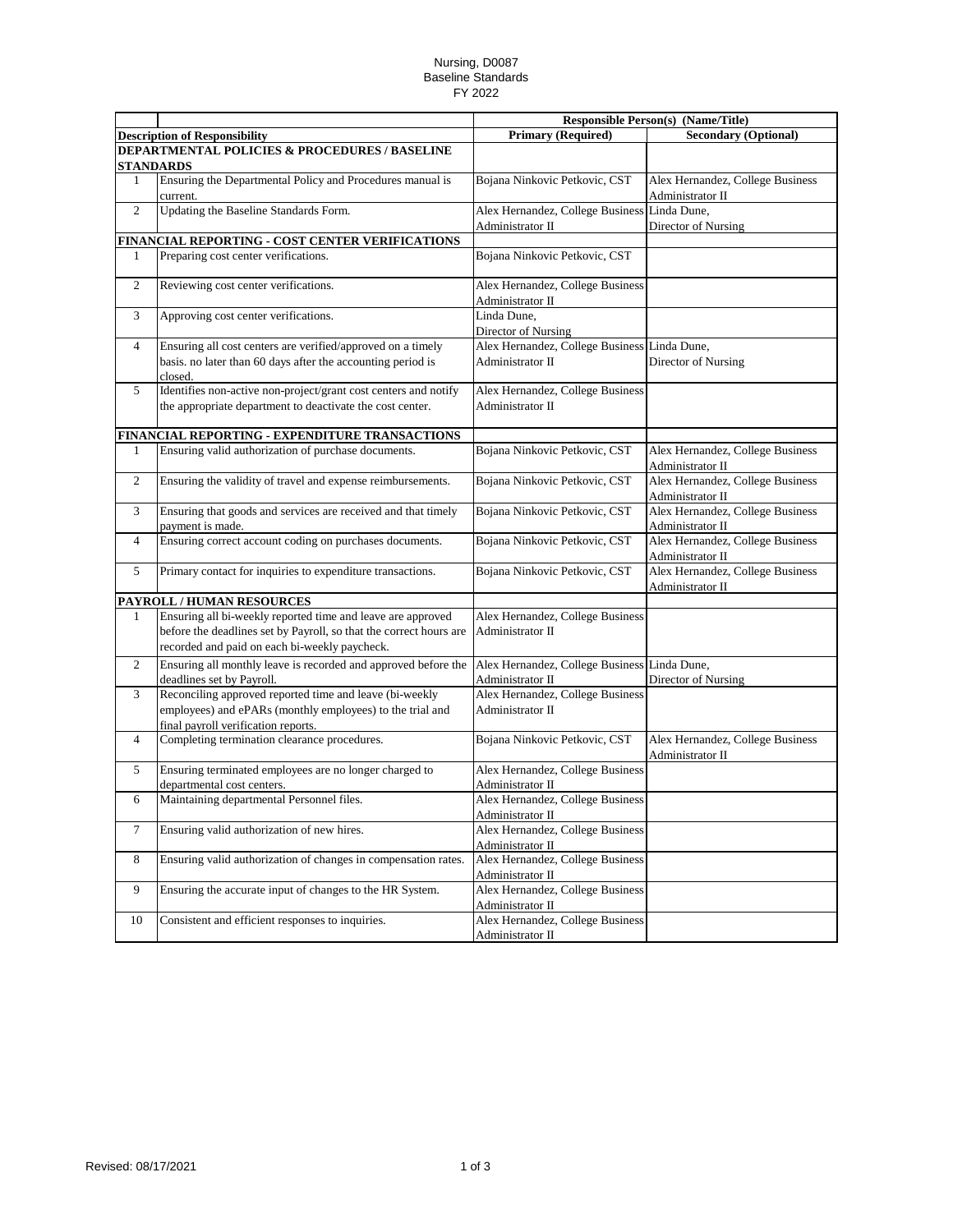## Nursing, D0087 Baseline Standards FY 2022

|                |                                                                                                                             |                                                                                    | <b>Responsible Person(s) (Name/Title)</b>            |
|----------------|-----------------------------------------------------------------------------------------------------------------------------|------------------------------------------------------------------------------------|------------------------------------------------------|
|                | <b>Description of Responsibility</b>                                                                                        | <b>Primary (Required)</b>                                                          | <b>Secondary (Optional)</b>                          |
|                | <b>CASH HANDLING</b>                                                                                                        |                                                                                    |                                                      |
| $\mathbf{1}$   | Collecting cash, checks, etc.                                                                                               | Bojana Ninkovic Petkovic, CST                                                      |                                                      |
| $\overline{c}$ | Prepares Departmental Deposit Form.                                                                                         | Bojana Ninkovic Petkovic, CST                                                      |                                                      |
| 3              | Approves Departmental Deposit Form.                                                                                         | Linda Dune,<br>Director of Nursing                                                 |                                                      |
| $\overline{4}$ | Transports deposit to the Cashiers Office.                                                                                  | Bojana Ninkovic Petkovic, CST                                                      |                                                      |
| 5              | Preparing Journal Entries.                                                                                                  | Alex Hernandez, College Business<br>Administrator II                               |                                                      |
| 6              | Verifying deposits posted correctly in the Finance System.                                                                  | Bojana Ninkovic Petkovic, CST                                                      | Alex Hernandez, College Business<br>Administrator II |
| $\tau$         | Adequacy of physical safeguards of cash receipts and<br>equivalent.                                                         | Alex Hernandez, College Business Bojana Ninkovic Petkovic, CST<br>Administrator II |                                                      |
| 8              | Ensuring deposits are made timely.                                                                                          | Bojana Ninkovic Petkovic, CST                                                      |                                                      |
| 9              | Ensuring all employees who handle cash have completed Cash                                                                  | Alex Hernandez, College Business Linda Dune,                                       |                                                      |
|                | Security Procedures or Cash Deposit and Security Procedures<br>training.                                                    | Administrator II                                                                   | Director of Nursing                                  |
| 10             | Updating Cash Handling Procedures as needed.                                                                                | Alex Hernandez, College Business<br>Administrator II                               |                                                      |
| 11             | Consistent and efficient responses to inquiries.                                                                            | Bojana Ninkovic Petkovic, CST                                                      | Alex Hernandez, College Business<br>Administrator II |
| PETTY CASH     |                                                                                                                             |                                                                                    |                                                      |
| 1              | Preparing petty cash disbursements.                                                                                         | N/A                                                                                |                                                      |
| $\overline{c}$ | Ensuring petty cash disbursements are not for more than \$100.                                                              | N/A                                                                                |                                                      |
| 3              | Ensuring petty cash disbursements are made for only authorized N/A<br>purposes.                                             |                                                                                    |                                                      |
| $\overline{4}$ | Approving petty cash disbursements.                                                                                         | N/A                                                                                |                                                      |
| 5              | Replenishing the petty cash fund timely.                                                                                    | N/A                                                                                |                                                      |
| 6              | Ensuring the petty cash fund is balanced after each<br>disbursement.                                                        | N/A                                                                                |                                                      |
|                | <b>CONTRACT ADMINISTRATION</b>                                                                                              |                                                                                    |                                                      |
| 1              | Ensuring departmental personnel comply with contract<br>administration policies/procedures.                                 | Alex Hernandez, College Business Linda Dune,<br>Administrator II                   | Director of Nursing                                  |
|                | PROPERTY MANAGEMENT                                                                                                         |                                                                                    |                                                      |
| 1              | Performing the annual inventory.                                                                                            | Stephanie Aise', Admin. Assistant<br>Ш                                             | Bojana Ninkovic Petkovic, CST                        |
| $\mathbf{2}$   | Ensuring the annual inventory was completed correctly.                                                                      | Stephanie Aise', Admin. Assistant<br>Ш                                             | Bojana Ninkovic Petkovic, CST                        |
| 3              | Tagging equipment.                                                                                                          | Stephanie Aise', Admin. Assistant<br>Ш                                             | Bojana Ninkovic Petkovic, CST                        |
| $\overline{4}$ | Approving requests for removal of equipment from campus.                                                                    | Linda Dune,<br>Director of Nursing                                                 |                                                      |
|                | <b>DISCLOSURE FORMS</b>                                                                                                     |                                                                                    |                                                      |
| 1              | Ensuring all employees with purchasing influence complete the<br>annual Related Party disclosure statement online.          | Alex Hernandez, College Business Linda Dune,<br>Administrator II                   | Director of Nursing                                  |
| 2              | Ensuring all full time, benefits eligible, exempt faculty and staff<br>complete the Consulting disclosure statement online. | Alex Hernandez, College Business Linda Dune,<br>Administrator II                   | Director of Nursing                                  |
| 3              | Ensuring that all Principal and Co-Principal Investigators                                                                  | Alex Hernandez, College Business Linda Dune,                                       |                                                      |
|                | complete the annual Conflict of Interest disclosure statement for<br>the Office of Research and Sponsored Programs          | Administrator II                                                                   | Director of Nursing                                  |
|                | RESEARCH ADMINISTRATION                                                                                                     |                                                                                    |                                                      |
| 1              | Verifies that all grant cost centers contain positive budgetary                                                             | Alex Hernandez, College Business                                                   |                                                      |
|                | balances.                                                                                                                   | Administrator II                                                                   |                                                      |
| 2              | Ensuring that research expenditures are covered by funds from<br>sponsors.                                                  | Alex Hernandez, College Business<br>Administrator II                               |                                                      |